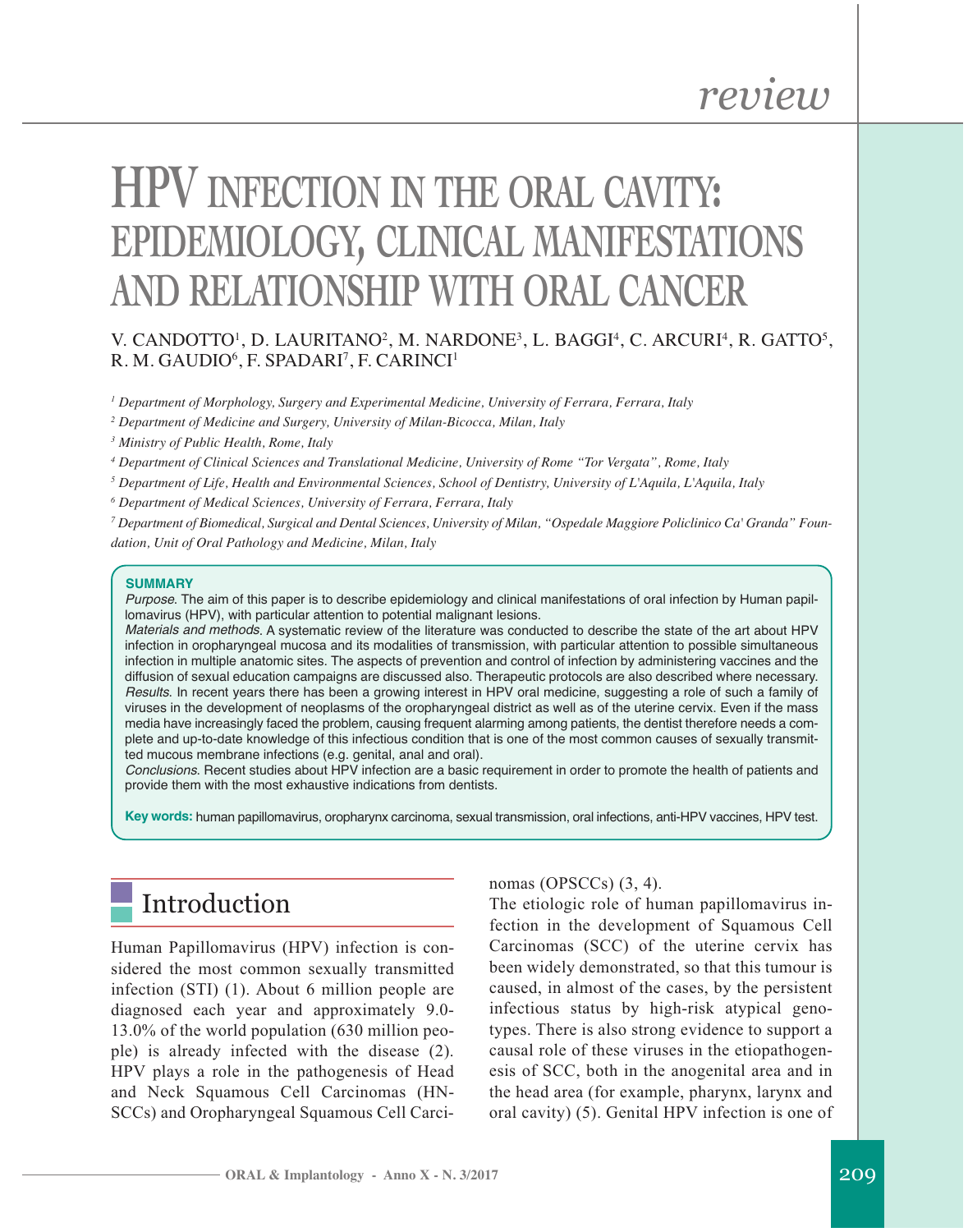

the most commonly sexually transmitted infections (STIs) in the world population: in the United States, it was estimated that the prevalence of infection in women aged 19 to 54 years is 40% and is strongly associated with risk factors related to sexual behaviour (6); in Europe, the prevalence of high-risk HPV cervical cancer infection is 3-15% in women between the ages of 20 and 60, but is significantly higher (29-45%) in young women (20-24 years) (7).

Due to changes in sexual habits in the general population in recent decades (e.g. reduction in the age of onset of sexual activity, increase in number of partners, orogenital sexual habits), the epidemiological characteristics of HPV infections in both the genital and oropharynx districts, with a greater exposure to infection of patients at early age (8), make HPV an endemic infection.

This phenomenon would explain the increase in HPV-related SCC frequency in target districts. In particular, it was found that the detection of HPV 16 in the epithelial cells of tonsillary crypts and the lingual base is significantly associated with the presence of SCC (the increased risk of infection is 13 times more in subjects with carcinoma than healthy controls) (9). In the oral cavity, the risk of HPV infection in SCCs would be lower, though it was almost quadrupled compared to patients with healthy mucous membranes (10). The knowledge of the natural history of HPV infection, risk factors, clinical manifestations, and current preventive and therapeutic strategies, constitutes an indispensable prerequisite for the professional upgrade of the dentist, which is increasingly involved in the management of the patient at risk of infection or with clinical manifestations of the infection.

This review intends to describe the natural history of HPV infection in the oral and oropharyngeal mucosa, the transmission modalities, with particular attention to possible simultaneous infection in multiple anatomic sites (e.g. anogenital mucosa and oropharynx), the clinical manifestations and current issues in prevention and therapy.

#### The way of transmission and response of the host immune system

Mature viruses, excised from the surface layers of the cell by desquamation, are transmitted mainly for direct horizontal contact (e.g. sexual intercourse with genital and/or oral contact with the mucous membranes of an infected subject) or indirect (e.g. by medical instrument, contaminated utensils). In both cases the transmission occurs in the presence of epithelium microlesions that favour the entry of the virus into the receptive basal cells. The virus can also be transmitted vertically by maternal-fetal way (e.g., prenatal transplacental, during delivery or postnatal).

HPV anogenital infections primarily recognize an infected partner's sexual transmission. The risk of infection is closely related to sexual activity and is increased by the principal factors in the STIs (e.g. a high number of sexual partners, early onset of sexual activity). The use of the condom does not seem to adequately preserve from exposure to the virus, as it can be transmitted through contact with non-preserved infected sites (11).

A systematic review of worldwide literature conducted by Kreimer et al. (12) in 2005 reported that HPV DNA was detected in 35.6% of oropharyngeal cancers, with HPV type 16 accounting for a vast majority (87%) of HPV-positive cases. In addition to investigating the presence of HPV DNA, several studies have evaluated HPV functionality in oropharyngeal tumours (1). These studies show specificity of HPV to tumor cell nuclei (2), integration of HPV DNA into the human genome (3,13), high HPV viral copy numbers, and high level expression of the HPV oncogenes (E6 and E7) in tumours (14), all of which underscore a causal association of HPV with oropharyngeal cancers. Several analytic epidemiologic studies have evaluated the association of HPV with risk of oropharyngeal cancers predominantly through case-control study designs (15).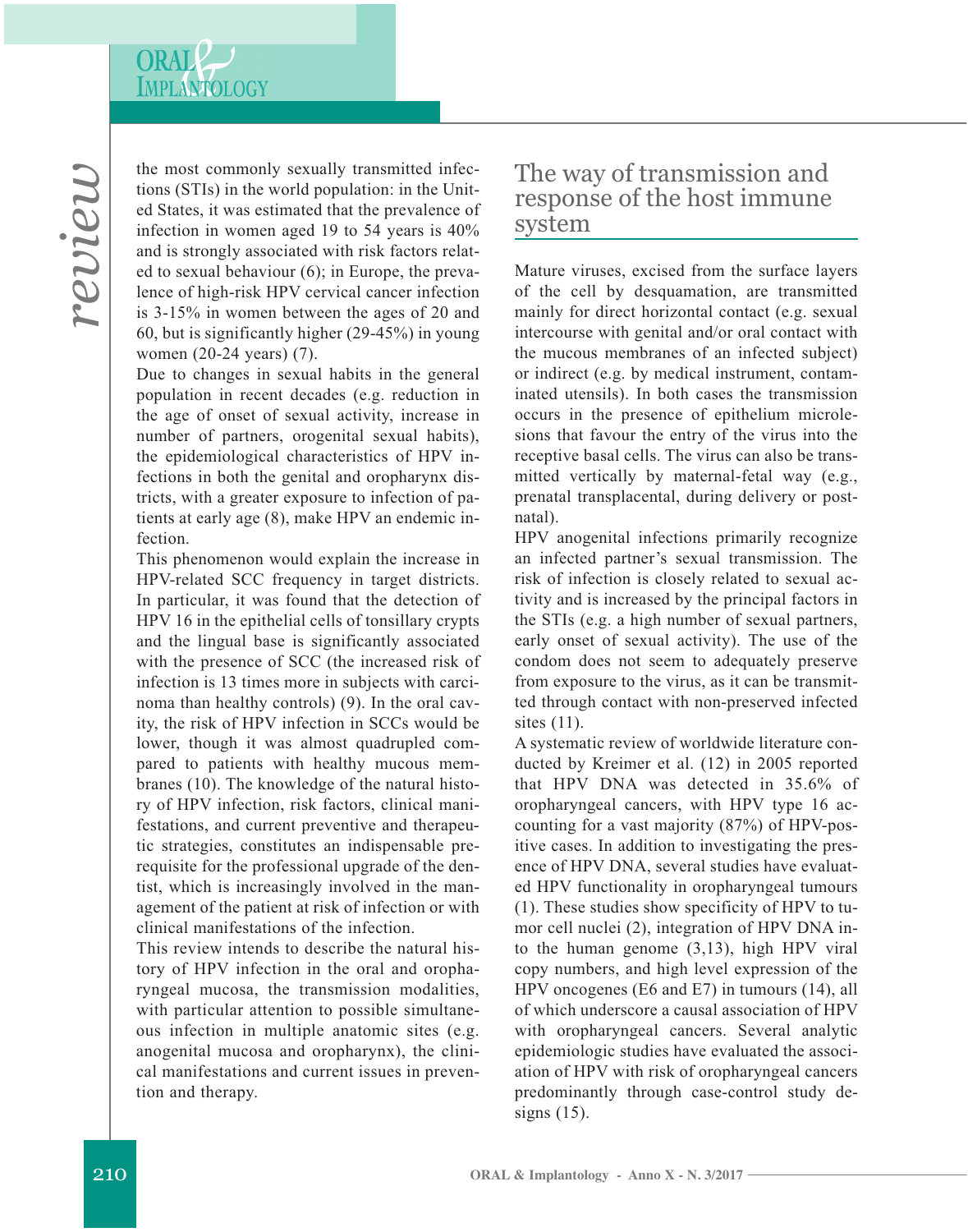Oropharynx transmission is still unclear. It is plausible that orogenital sexual practices may involve the spread of the virus from a mucosal area to the other (16, 17), while the possibility of autoinoculation, rather frequent in children, is very few investigated (18).

Immune response plays a very important role in HPV infection; it is well documented, for example, that in immunocompetent subjects, skin warts often regress spontaneously, while immunodeficiency states, either congenital or acquired (e.g. transplanted or AIDS patients), favour the development and persistence of HPV-induced lesions. However, compared to other viral infections, the antibody and cellular immune response to HPV is generally not very intense, as the viral replication cycle occurs at intracellular level, without cytolysis, therefore the presentation of viral antigens to the immune system is minimal and the infection can persist for months or even years.

# Diagnostic procedures

HPV may be associated with lesions only in case of a productive infection, so the objective examination is not particularly useful for diagnosis. Other diagnostic methods used in the past (e.g. histopathology in optical or electronic microscopy, immunocytochemistry and serology) have been abandoned because they are not sensitive and specific. Histopathological analysis can only suggest HPV infection in the presence of tissue alterations such as dyskeratosis, acanthosis, basal hyperplasia, and in particular coilocytosis, or the presence of cellular elements called coilocytes, characterized by globular form, large clear cytoplasm, picnotic nucleus surrounded by a clear vacuolization area. This finding is pathognomonic of HPV infection, however the sensitivity of detecting these alterations is low and very operator-dependent. Viral particles can be highlighted in the nuclei of infected epithelial cells by electronic microscopy, but the method is limited only to productive infections. Immunohistochemistry investigations are not very useful, as they aim at the identification of capsid proteins expressed in the late stage of HPV life cycle. The only immunohistochemical marker with recognized diagnostic significance is the p16 (INK4) protein, whose hyperexpression in oral or cervical displastic/neoplastic histologic samples is strongly associated with High Risk-HPV (HR-HPV) infection, although it is not possible to exclude the simultaneous presence of other genotypes (19).

Serologic tests are dubious in the diagnosis of active or past infection. Serumconversion, when performed, is followed by several months (on average 8-12 months) of viral DNA identification through HPV testing, and antibody response is not consistent throughout the individuals, sometimes falling within a short period of time, sometimes persisting despite the negativity of molecular tests (20). At present, the diagnosis of infection is based on nuclear biology techniques, aimed at detecting the virus DNA within the cells, and the most sensitive and most suitable biomolecular method to identify and to make the genome of HPV is the PCR (Polimerase Chain Reaction: Polymerase Chain Reaction). PCR is a technique that allows the amplification of *in vitro* DNA, starting from a specific fragment, an unlimited number of DNA molecules identical to the starting fragment; the advantage of the method is that it can also be used to test biological samples containing extremely small amounts of nucleic acids. Recently, the SPF10- LiPA system has been introduced, enabling successive PCR method amplification and genotype identification. Studies conducted so far reveal many advantages over other techniques, such as high sensitivity and specificity, ease to use, and finally the ability to detect multiple and persistent infections. However, as opposed to what happens in gynaecology, in oral medicine, standard diagnostic protocols have not yet been established, either in terms of the type of sample (e.g. histological samples *vs* exfoliated cells), method of cytological sampling (e.g. scraping by spatula or brush *vs* oral rinses) and preservation of sample (e.g. fresh frozen *vs* fixed in formalin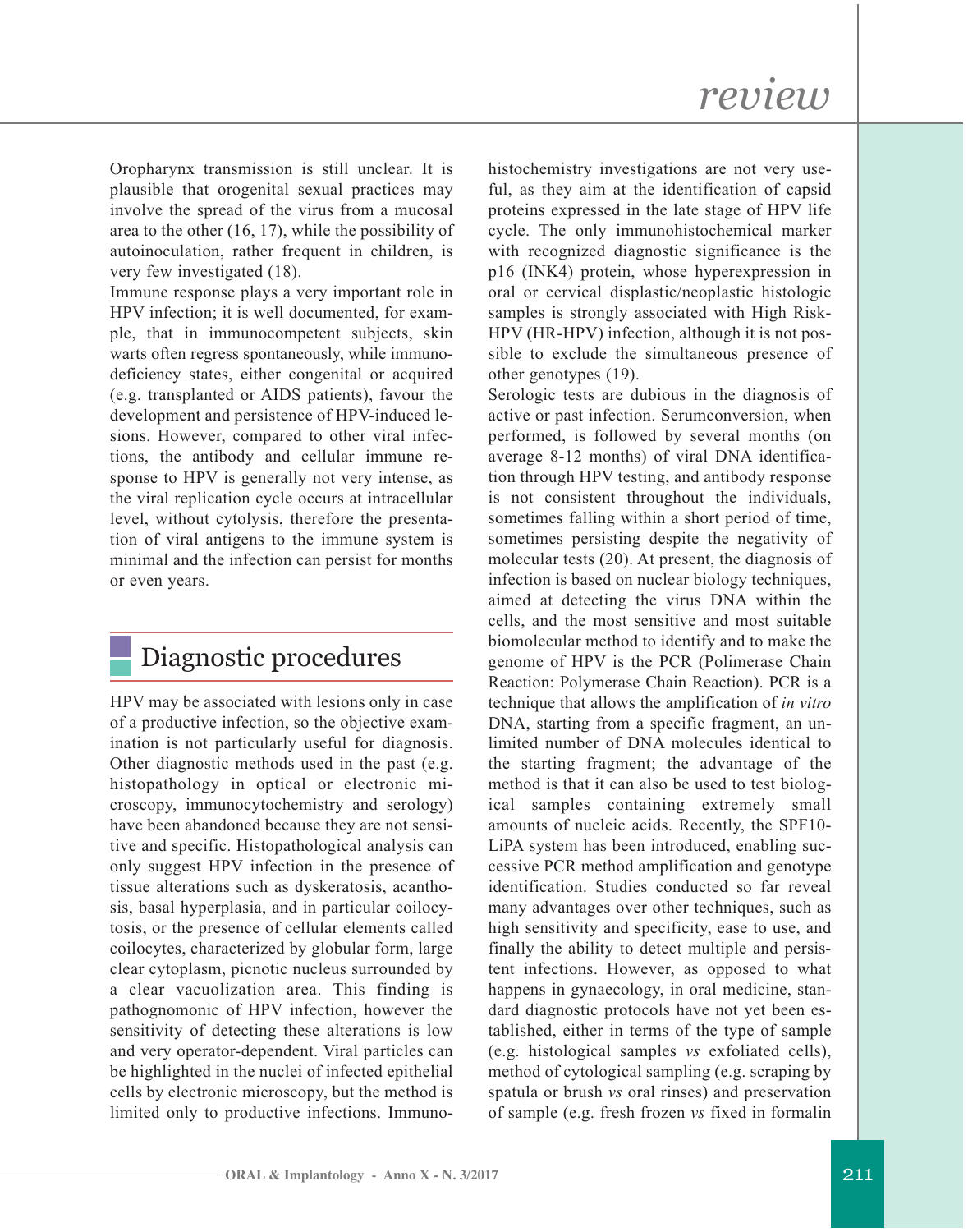

and paraffin). A diagnostic approach recommended as a screening method in subjects with clinically normal mucosa is, in current state of knowledge, cytological sample by mouthwash, to be performed with 10 ml of cetylpyridinium chloride solution or, alternatively, sterile saline solution. The sample thus harvested should be examined freshly at a laboratory by the molecular biology techniques (e.g. SPF10-LiPA), to identify the type or types of viral species (21). This procedure, in addition to the high sensitivity, is easily executable by the operator and the patient, is minimally invasive and therefore repeatable to control the patient in case of persistent infection. This technique also provides for bleeding cells from the entire epithelial oral mucosa and tonsillary crypts. HPV-DNA research kits have recently been introduced for saliva samples, though still unanimously validated by scientific literature. In the presence of oral lesions suggestive of viral infection, the use of a fragile, fresh and frozen tissue fragment, taken during the diagnostic incision biopsy is recommended (22). The advantage, in addition to the possibility of using the same sample for histopathological and virological investigations, is to obtain a diagnosis of site-specific HPV infection; however, in the case of negativity, it is not possible to exclude the presence of the virus in the other oropharyngeal epithelial sites.

#### HPV oral infection: oral manifestations

The natural history of HPV infection in the oral cavity and oropharynx is not entirely clear although there are some characteristics similar to those described for the uterine cervix. Histological similarities between cervicovaginal and oropharyngeal districts, both coated with squamous or slightly keratinized epithelium (23), and the capacity of the virus to immortalize *in vitro* human oral keratinocytes, have allowed to transfer the concept of HPV-induced oncogenicity in the gynaecological area, to the oral cavity.

# Subclinical infection

In the normal oral mucosa, the prevalence of HPV is contained in a wide range (0-81.1%), with an average value of 11% (24). In a large meta-analysis on a total population of over 4,500 subjects, Kreimer et al. (12) calculated a prevalence of subclinical HPV infection in 4.5% of subjects, in the majority of cases supported by HR genotypes. An overlapping result was obtained from Syrjanen et al. (25) who, in a systematic review of HPV frequency in oral SCCs and potentially malignant oral disorders with respect to healthy controls, found a 12% infection rate. Both groups of researchers have found that the remarkable discrepancy between the various studies analysed is the result of the lack of homogeneity and standardization of the parameters used, including: ethnological and sociodemographic variables, different sexual behaviours, sample size, finally, the variability of the diagnostic techniques employed and the different sensitivity of the biomolecular procedures.

However, based on these findings, it is believed that oral mucosa represents an infection reservoir, so that a primary involvement of the virus in the oral cancerogenesis process should be excluded. Then it is suggested that the virus can simply passes the oral cavity and sometimes stays in sites at more risk, such as tonsillary crypts, showing features similar to the cervical squamous cell junction, and in sites where undifferentiated basal keratinocytes, targeted by HPV infection, are more exposed to the environment.

In this perspective, it is desirable that future investigations will take the cytological sample using oral gargarisms as the gold standard for sampling, including the oropharyngeal and tonsillary region as well.

### Orogenital infection

Various groups of researchers studied the concomitance of HPV orogenital infection in order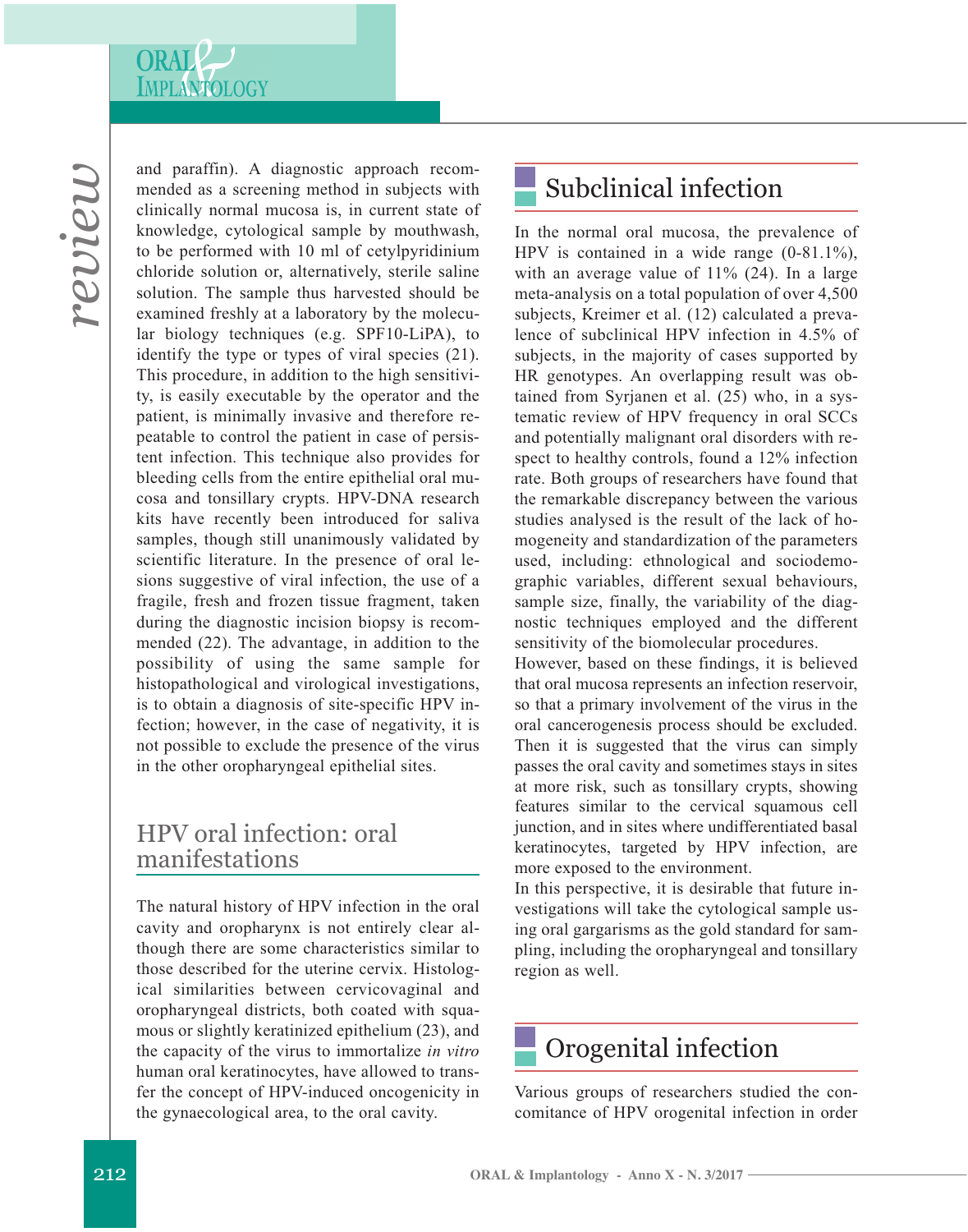to check whether the presence of genital infection and the risk factors associated with sexual behaviour, may lead to a higher oral transmission probability. Some studies focused that oral transmission may occur following self-inoculation or direct contact with an infected partner (e.g. fellatio, cunnilingus, deep kisses). The percentages of patients with simultaneous orocervical infection are influenced by the sensitivity of diagnostic methods.

Early studies conducted in the 1990s with low sensitivity techniques and small samples, showed relatively high co-frequency rates (16- 24%). More recently, other studies, sometimes including sexual partners, and with more sensitive diagnostic techniques, reported lower percentages of bifocal infection, in the absence of genotype concordance between the two districts and also among partners, suggesting the hypothesis of a different susceptibility to the virus of the two mucous membranes, greater in the genital area respect to oral mucosa. In fact, it has proposed a protective role-played by saliva in virtue of its cleansing action and also for the presence of salivary IgA.

A recent study conducted in Finland on the intrafamily transmission dynamics of the virus found that 11% of women and 26% of their partners reported regular sexual orogenital behaviours (15). In another population (young university students) the infection was detected in 3% of cases and was associated with the total number of partners. The case-control study of De Souza et al. (10) suggested that sexual behaviour increases both the probability of HPV infection and of onset of SCC in oropharynx respect to controls. The only meta-analysis conducted in the literature, over a total of over 1,000 women, showed a prevalence of bifocal infection of 18.1% with genotype concordance in 27% of cases of orogenital infection (16). This study also found a significant increase in risk associated with HIV infection (HIV positive 27.2% *vs* HIV negative 15.5%). In the group of HIV positive patients, 47% of the cases was also identified by the same genotype in the two districts. These data suggest that although it is possible to transmit HPV from the cervical mucosa to the oral one, this infection is strongly conditioned by the immune system.

The most significant aspect emerging from these studies is related to the association with sexual behaviour, in terms of early onset of sexual activity and number of partners. Sanders et al. (17) calculated a 10-fold greater risk of oral HPV infection in patients with over 20 sex partners than individuals with less than 3 partners. Due to the remarkable change in sexual habits in the populations, which strongly influenced the spread of infidelity among young people, as well as the increase in oral sexual practices among teenagers, probably due to the conviction whether it is a form of risk-free sexual activity, an increase in cases of oral infection and with it a greater risk of HPV-related SCC incidence was observed in the last years.

#### Clinical Infection Benign lesions

HPV is involved in the pathogenesis of several benign lesions that develop in the oral cavity, especially the verruca vulgaris, squamous papillomas, and the most rare focal epithelial hyperplasia. They are all esophytic growth-papillary lesions that can occur either single or multiple and with a smooth or verrucal surface of white, pink or red colour depending on the degree of keratinization of the lesion itself. These asymptomatic lesions can develop in every part of the oral mucosa but more frequently at the level of the tongue, the soft palate and the lips. In most cases, except for focal epithelial hyperplasia, they have a very similar clinical profile, so the diagnosis is based on histology. At the histological examination, coin-like aspects are characterized by polyclonal epithelial proliferation, coilocytosis – which corresponds to the extrinsection of the cytopathic effect of the virus against the host cell – and dyscheratosis. In HPV-related benign conditions, low-risk genotypes such as HPV 2, 4, 11, 13, 32 are most frequently found, although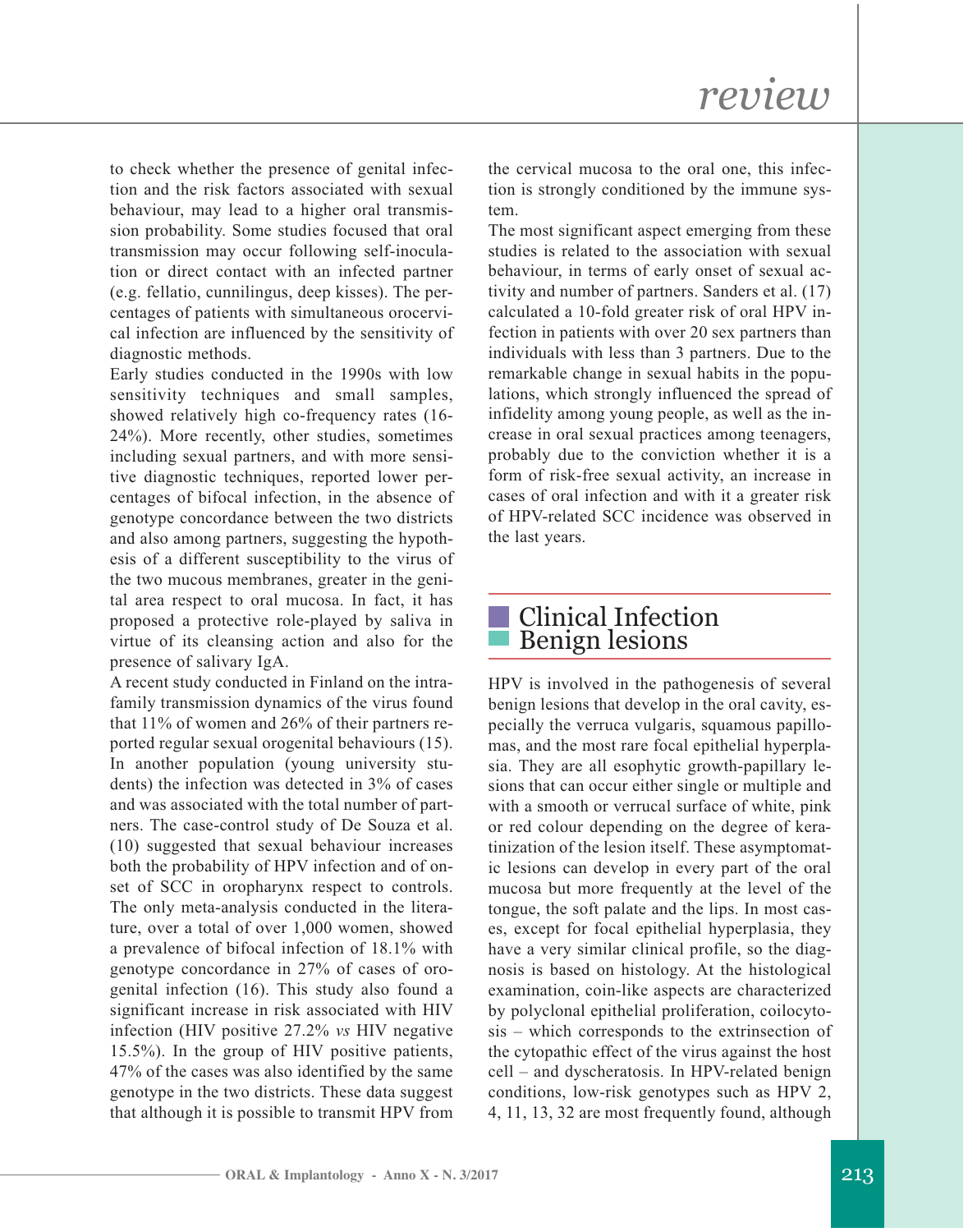ORAL **IMPLANTOLOGY** 

high-risk genotypes have also been isolated in these lesions.

#### Potentially malignant disorders

In the context of the malignant transformation of potentially malignant oral disorders (PMODs), the potential role of promoter of HPV is still debated (6). Several groups of researchers screened the hypothesis of an HR-HPV role in promoting carcinogenesis in the presence of PMODs, considering that oncogene proteins E6 and E7 act at a very early stage of carcinogenesis, significantly increasing the capacity of the epithelial cell of duplicate by blocking the apoptotic pathways. While the hypothesis that HPV contributes to the genesis of these lesions has been completely rejected, the hypothesis that PMDs HPV positive would have a better prognosis respect to HPV negative is still on debate. The prevalence of PMOD infections is included in a wide range (0-85%) with a higher frequency of HPV 16 and 18. In addition considering the over-emphasized criticisms of non-uniform diagnostic procedures, these studies differ in terms of inclusion criteria and classification of lesions, sometimes not histologically diagnosed. The most common PMODs are oral leukoplakia (OL), proliferative verrucous leukoplakia (PVL), oral erythroplakia (OE) and oral lichen planus (OLP).

In relation to OL, the most frequent disorder among PMODs and therefore the most investigated in literature, current evidence suggests OL shows an increased risk of HPV infection with respect to clinically healthy mucosa, with a prevalence of around 20% (18, 19), with no significant differences in clinical presentation (20). More recently, Szarka et al. (21) published an increasing percentage, with HPV positive prevalence of 40.9%. PVL, previously considered a rare variant of OL, today is considered a distinct entity, characterized by multifocality, a strong tendency for recurrence and neoplastic transformation (22). In the past, due to the clinical presentation (white plaque with irregular surface and verrucous surface) and the first virological studies indicating a high frequency of HPV 16, it was strongly associated with infection, so to be defined as "viroplasia". However, subsequent studies (20, 23) provided others results: as the sensitivity and specificity of the diagnostic tests used increase, the frequency of infection rate is reduced or, however, does not increase significantly with respect to OL.

The OE is a rare PMOD characterized by a major neoplastic risk. Due to its very low frequency, references to viral infections are very rare in literature. The most recent data published by Syrjanen et al. (25) reported that of the 11 OE tested for HPV, 54.5% was found to be HPV 16 positive.

OLP was also investigated in relation to viral infection, with frequency of infection ranging from 27 to 65% (25). Some Authors hypothesized the influence of the erosive OLP in increasing the risk of HPV infection, although this hypothesis has not been confirmed by subsequent studies (19). In the review of Syrjanen et al. (25) the prevalence of HPV infection in OLP was 5.12%, with genotype 16 being most commonly involved.

The same Authors calculated the risk of HPV infection in the presence of a PMOD, which is significantly increased by almost 4 times in OL and OLP *versus* healthy oral mucous membranes, while the data is not significant for PVL. However, answering the question of whether HPV infection plays a role in the PMOD onset or has a negative prognostic role, still the scientific evidence to support is rather limited and controversial, not being able to exclude the hypothesis that the presence of the lesion facilitates the entry of the virus. Yang et al. (24) have also evaluated the percentage of OL undergoing neoplastic evolution and various risk factors, including HPV infection, highlighting a lack of genotypic correlation between the infection in OL and the risk SCC. Therefore, the Authors concluded that the etiologic role in HPV in the early stages of oral carcinogenesis seems rather modest.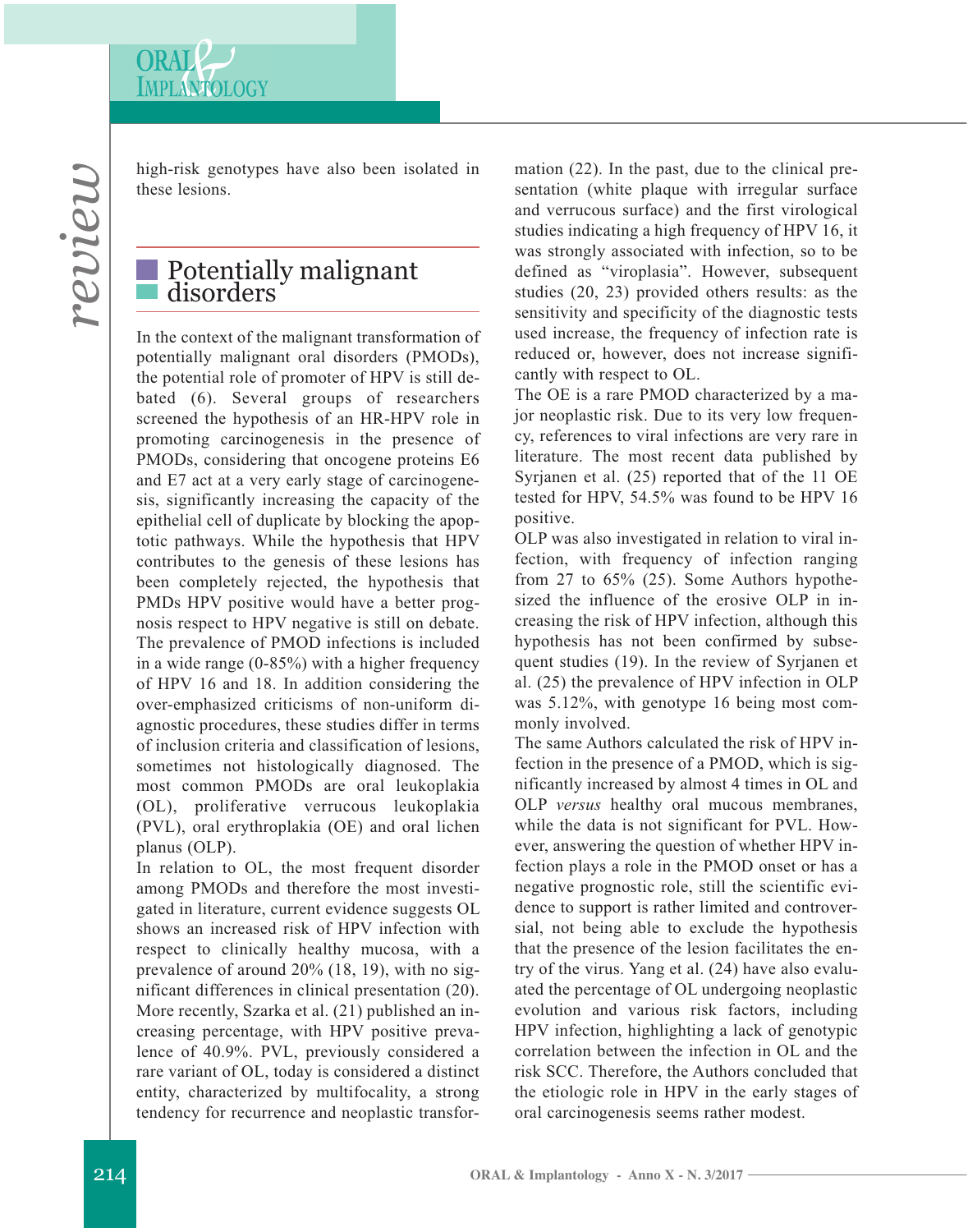# Malignant lesions

The most common malignant neoplasm of the oral cavity is SCC. Recent estimates, both the annual incidence rates and the mortality rates of SCC, have not diminished in recent years, so SCC is still a serious problem of public health. This disease is characterized by strong local aggression and a poor prognosis, with a five-year survival ranging from 59.4 to 67%. The following evidence subsequently supported initial hypotheses about a possible etiologic role of the virus in oral and oropharyngeal carcinogenesis, dating back to the early 1980s:

- Epithelial tropism of virus;
- The confirmed etiologic role of HR-HPP in the almost total SCCs of the uterine cervix and in approximately 40% of the cases of other SCCs;
- The histological similarities between the epithelial of the two mucous membranes.

Despite the histological similarities of the two epithelial, it must be stressed that the environment of the uterine cervix is much more receptive to the presence of the virus than all the other anatomic sites.

The role of the virus in carcinogenesis of the oral cavity is very controversial. Syrjanen et al. (6) reported that HPV infection was almost 13 times more frequent in SCC oropharynx and 4 times more frequent in oral SCC than in healthy mucous membranes, especially with reference to HPV 16. Again, the prevalence range of infection is very wide (0-100%) and is influenced by the demographic and ethnic differences of the populations investigated, the different diagnostic procedures, but above all the topographical classification of the SCCs of the head-neck district for single sites. In fact it was noted that the prevalence of viral infection is particularly high in oropharyngeal SCCs (about 50% of SCC cases lingual and tonsils), which is therefore the second target site of the infection (26). Over the past five years, scientific literature has increasingly distinguishing two different tumour subtypes for population distribution, risk factors,

anatomical site and biological behaviour, suggesting two different carcinogenic patterns. The first model is associated with known risk factors (e.g. smoking and alcohol), manifested mainly in older men (e.g.  $> 60$  years), affecting the entire oral cavity and having a decreasing epidemiological trend, though without substantial reductions in mortality.

The second model, however, manifests itself in young people (for example <40 years), predominantly men, it is independent from traditional risk factors, and correlates with sexual behaviour (e.g. partner number, age of sexual intercourse, orogenital sexual practices), mainly affecting oropharyngeal sites (e.g. palatine pillars, tonsils, lingual base, lower face of the soft palate, pendulum veil). This second model is the type of SCC that is growing epidemiologically and shows a global prevalence of HR-HPV infection ranging from 37 to 72% (27). The scientific evidence available for oropharynx is therefore differentiated from those available for the oral cavity. Only the SCC of the oropharynx is most closely related to HR-HPV infection, while SCC of the mouth have not demonstrated a strong relationship, in fact HPV has a more marginal role in etiopathogenesis.

An interesting data reported by Kim et al. (28), found the HPV DNA integrated into 94.1% of the examined SCCs, and the significant correlation between HPV-DNA integration and cell cycle alteration is well known. The most alarming data is that, according to the latest epidemiological studies, due to the success of alcoholism and tobacco awareness campaigns, confirmed by the reduction of new cases of SCC oral and alcoholrelated, the annual incidence of HPV verrucous carcinoma of oropharynx has increased exponentially over the last twenty years, so that it is estimated that by 2020 their frequency will be higher than SCCs in the uterine cervix and in the anogenital tract (29).

From a prognostic point of view, it has been observed that subjects with positive HPV-SCC of oropharynx have a more favourable prognosis than negative HPV. Yang et al. (30), in a review of randomized trials in SCC orpharyngeal pa-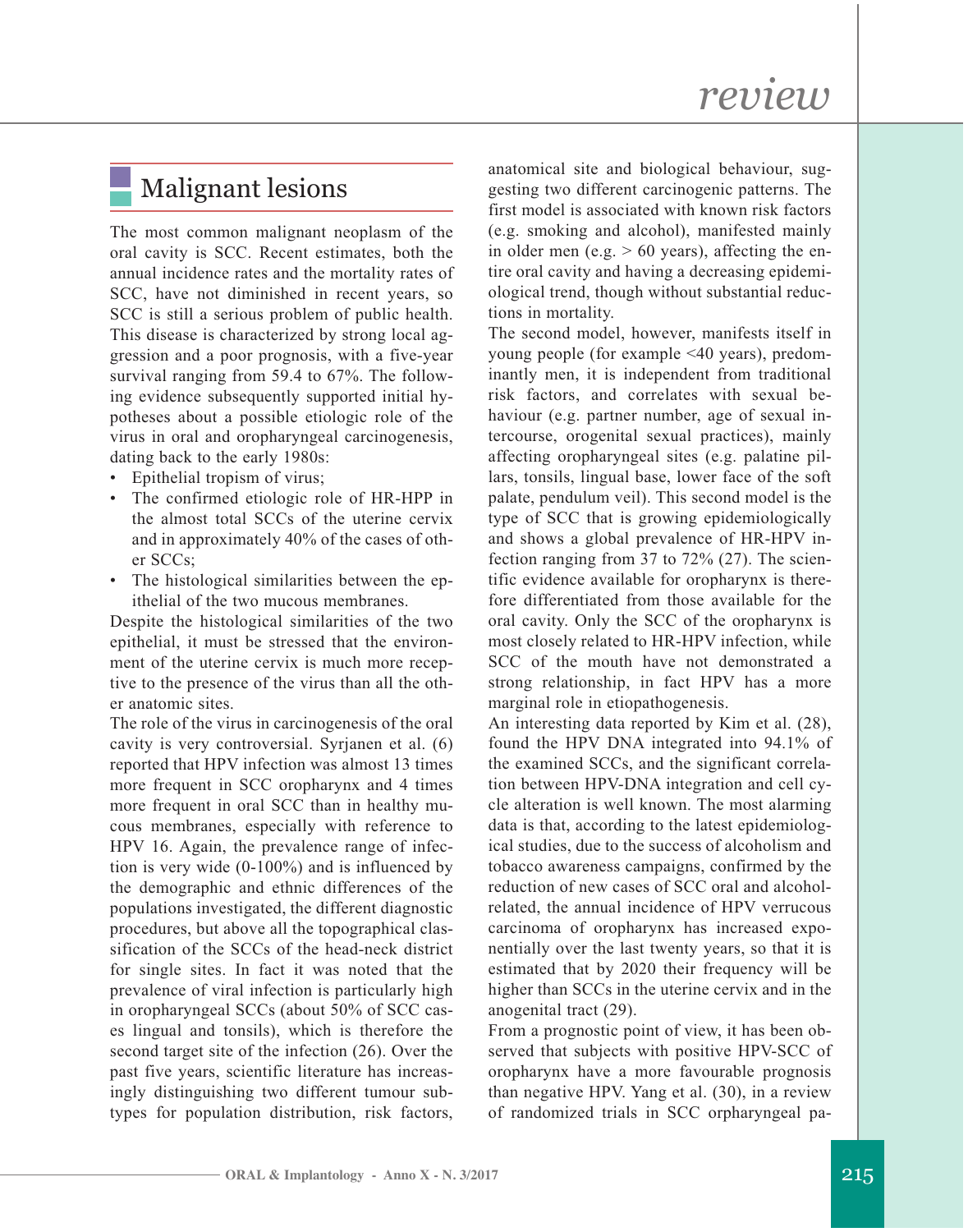

*re v i e w* tients in chemotherapy stage III and IV distinguished three categories with different prognosis (e.g. low, intermediate or high risk) in relation to some parameters (tumour extension, lymphnode involvement, smoking, and HPV infection). The statistical analysis confirmed that negative HPV tumours belonged to the worst prognosis, with a three-year survival of 46.2%, while for the HPV positive it was significantly higher (71% in the risk category intermediate and 93% in the low risk group) (30). The best prognosis would seem to be related to greater radio and chemosensibility, currently demonstrated for oropharingeal verrucous carcinomas HPV 16 positive. In the light of these evidences, National Comprehensive Cancer Network (NCCN) has updated the guidelines and diagnostic-therapeutic protocols of SCCs in the head and neck adding the search of HPV infection (for example by immunohistochemical detection of p16INK4 protein or biomolecular detection of HPV DNA) in the SCC of the oropharynx diagnostic protocol. However, since therapeutic protocols for HPV positive or negative HPV tumours have not been differentiated, it is likely that they will be defined in the near future with the aim of achieving individualized therapeutic protocols.

Verrucous carcinoma (VC) is a rare clinical-histological variant of SCC (<5% of cases of oral cancer) characterized by high degree of differentiation, reduced aggression, slow growth and poor tendency to metastatic diffusion often associated with a past PVL. Because of the non-simple differential diagnosis with the most common SCC, the HPV role in VC pathogenesis is not entirely clear: the few data in the literature indicate association with both LR genotypes (6 and 11), both with HR genotypes (16 and 18), mostly as multiple infections. However, the detection rate of the virus in the head-neck district is extremely low (7.7%), so there is insufficient data to demonstrate a causal relationship (31). A recent study reported prevalence rates of HPV-HR similar to SCCs and oral VCs, not suggesting a particular etiopathogenetic association of these infections (32).

# Therapeutic protocols

Contrary to other viral infectious conditions that respond to pharmacological therapy, there are no active substances available for HPV infection that can eradicate the infection or induce regression of clinical lesions, if present. Some drugs have been tested for topical and/or systemic use for the treatment of genital lesions. For oral subclinical infections, similar to genital surgery, no treatment is provided; none of the antiviral drugs tested (e.g. acyclovir, ribavirin) have been effective in eliminating the infection. Management of HPV infection request follow-up and HPV testing every 8-12 months from first detection and periodically to verify the eradication of infection by the immune system. Of course, "persistent" is an infection always sustained by the same genotype that is maintained for more than 18-24 months (33).

In the presence of HPV-related lesions, their treatment is predominantly surgical, not being responsive to topical application or systemic administration of cytotoxic or immunomodulatory drugs. The surgical treatment is the excisional treatment with cold-bladed scalpels, quantum or laser resonance scales, which allow for the histological examination of the sample.

The management of suggestive lesions of PMOD or *in situ* SCC, wherether single or multifocal, is much more complex. It should be of relevance to a clinician with specific training in oral medicine, firstly diagnosing the lesions with incision biopsy and HPV test on the biopsy. The complete excision of the lesion should be confirmed by histologic diagnosis, depending on the possible presence of dysplasia of various degrees (low to high). In the presence of a diagnosis of carcinoma, the therapeutic approach is even more complex and depends on the stage of tumour according to TNM classification. However, it is good to keep in mind that because of the multifocality of HPV oropharyngeal infection, surgical removal of the lesion does not guarantee the eradication of infection, as HPV DNA may persist in the adjacent healthy mucous membrane.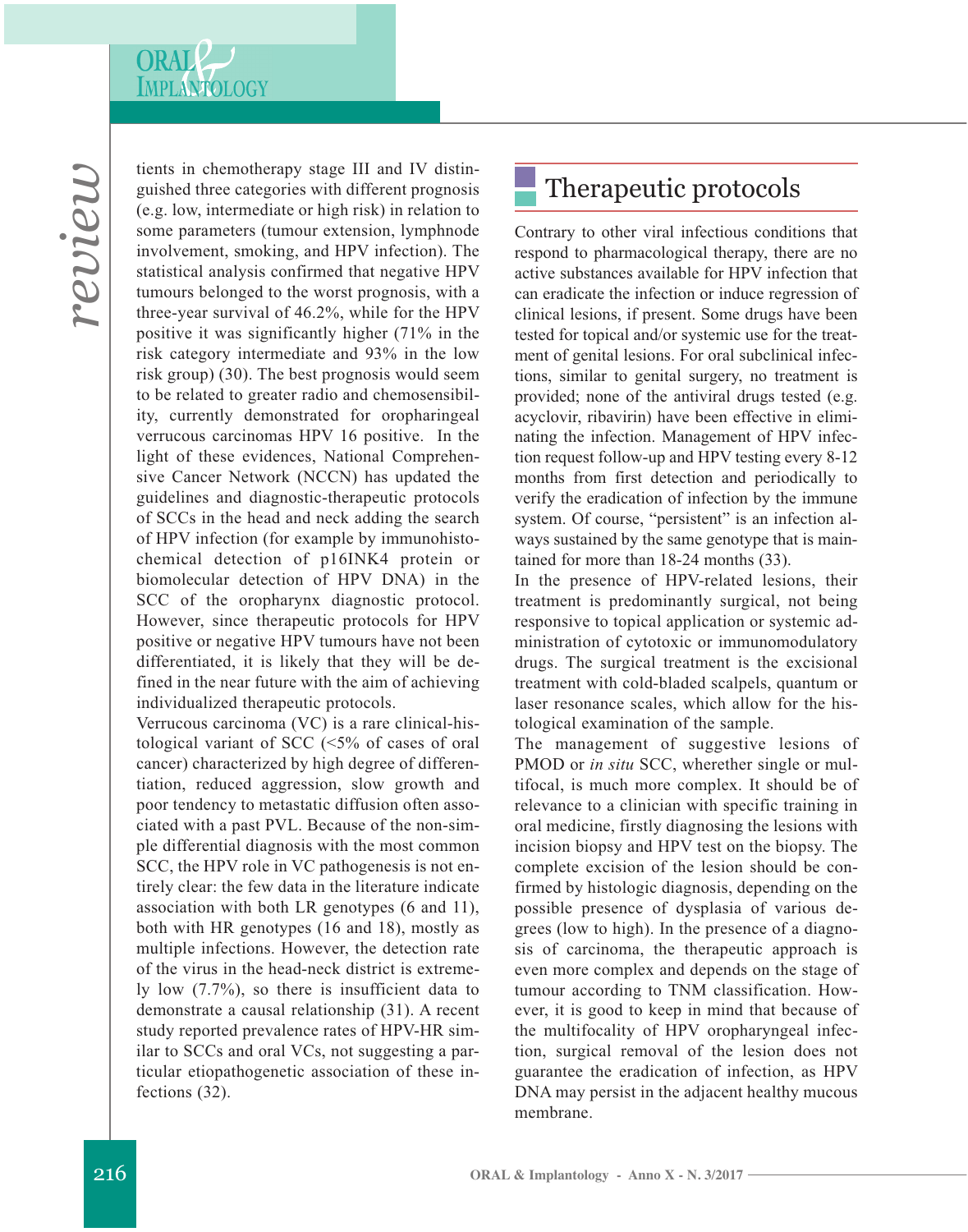The new therapeutic perspectives concern the possibility of using "therapeutic vaccines", namely real molecules capable of stopping cancer-related growth linked to vectors directed against certain viral antigens and therefore directed against positive VCs. In this case the challenge lies in the possibility of highly selectively targeting a specific tumour histotype, to a highly targeted therapy and with collateral effects extremely reduced, compared to the currently administered chemotherapy protocols, with a life-style benefit. However, therapeutic vaccine formulations are still under study and are not yet applicable.

### Prevention of infection

There are currently three prophylactic vaccines already evaluated by randomized clinical trials, but only the last two are available: monovalent vaccine against HPV 16; direct quadrilateral equivalent vaccine against HPV 6, 11, 16 and 18; bivalent vaccine against HPV 16 and 18.

The quadrivalent vaccine was approved by the Food and Drug Administration (FDA) in 2006 for the prevention of precancerous lesions and anogenital SCCs (cervical, vaginal and vulvar) in girls ages 9 to 26 (28); it was later extended to males of the same age group for the prevention of penile and anal SCC (28). The indication of this vaccine, which also protects against genotypes LR 6 and 11, also includes the prevention of condyloma and anogenital warts. In clinical trials so far, quadrivivalent vaccine has proven to be very effective in preventing SCC and premalignant lesions both in native patients (efficacy> 98%) and in previously infected individuals (efficacy between 50 and 78%).

The bivalent vaccine was only tested for cervical SCC and not for other HPV-related neoplasms and was recommended for girls aged 10 to 26 years. The percentages of efficacy in the prevention of premalignant and malignant lesions of this mucosal region are also extremely high  $($ 97% for native subjects) (34). However, it is important to note that the bivalent vaccine, structurally and functionally similar to quadrivalent, is also effective in preventing HPV 16 and 18-related lesions in other mucosal areas. In both cases, vaccination is tridose and currently most European countries (e.g. Sweden, Italy, France, the Netherlands, Germany, Switzerland, Denmark, Spain, Belgium) and over 70 countries around the world have free vaccination for girls aged 9- 17, with a rate of about 50%. These vaccination campaigns, intended for young teenagers before sexual activity, are aimed at obtaining not only of the individual immunization of the vaccinated subjects but also of the so-called "flock immunity", which occurs when at least 80% of the population is vaccinated against a specific infection and involves a reduced circulation of the virus and consequently less likely that the unvaccinated ones may become ill. In order to reach this result, it is essential to extend vaccination to adolescent males, although the high cost of vaccinations is a limit, at least in developing or underdeveloped countries. Other crucial and still debated issues concern the ideal age of vaccination in the light of both the ever-early sexual intercourse among adolescents and the need to vaccinate native individuals to obtain higher efficacy rates, and the extending vaccination to homosexual males who are currently not protected either individually or indirectly as group immunity, and which are a vulnerable category for anogenital SCCs. Although there are still no data in the literature on the efficacy of HPV vaccines in reducing the incidence of SCC of oropharynx and oral cavity, it is reasonable to assume that in the long term the benefits will also be found for this category of tumours. Only in the future decades it will be possible to evaluate exactly the impact of vaccine programs on the epidemiology of positive HPV tumours. The oral cavity is populated by a large number of bacteria species that form polymicrobial communities called biofilm. The biofilm formed by the oral microbiota includes both symbiotic and potentially pathogenic species and viruses such as HPV. The advent of periodontal diseases and peri-implantitis appear associated with a microbial shift, more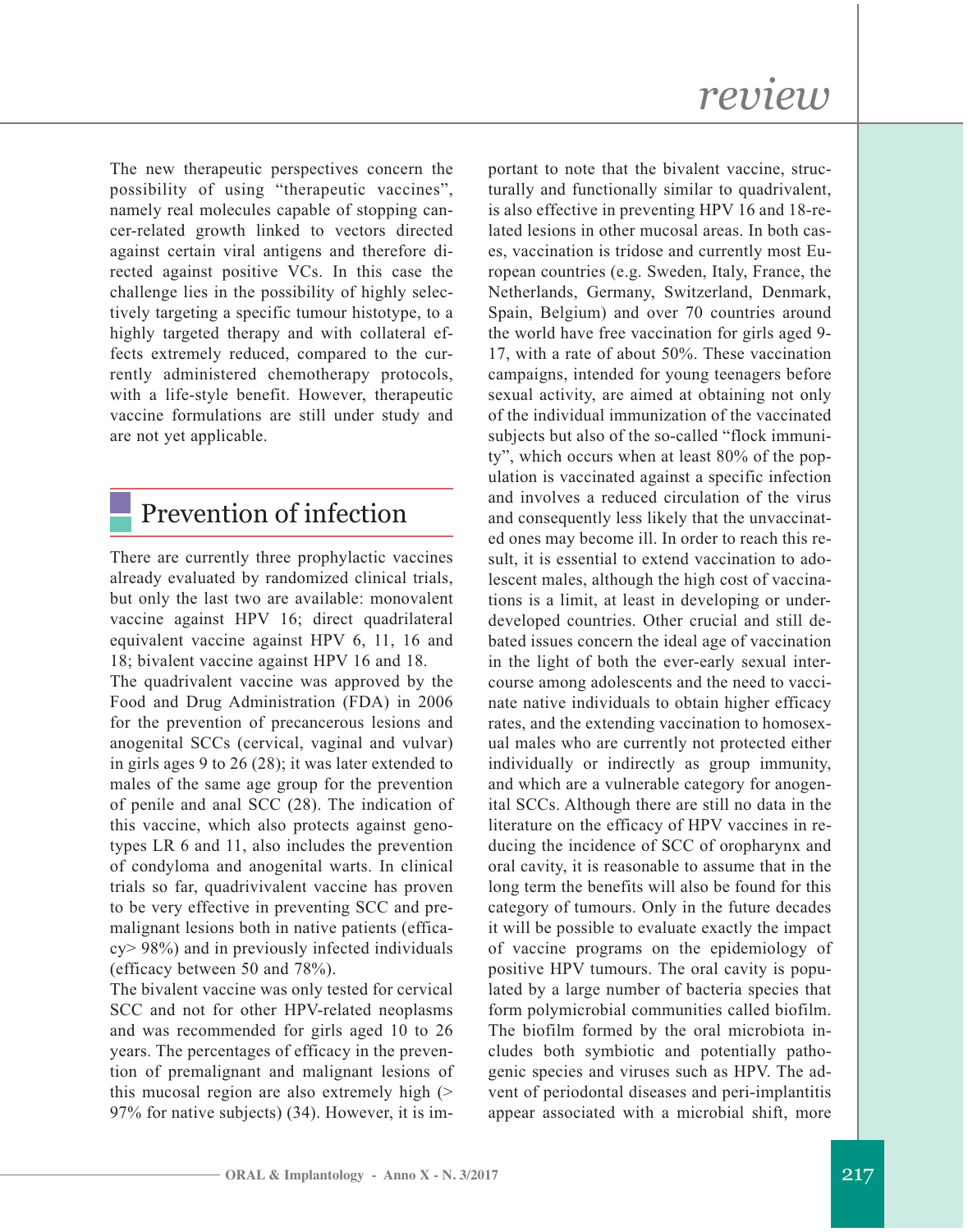commonly known as dysbiosis, that could be considered either a decrease in the number of beneficial symbionts and/or an increase in the number of pathogens  $(35-55)$ .

### **Conclusions**

**IMPLANTOLOGY** 

In recent decades, the amount of information about HPV infection and its oncogenic potential has increased considerably, in line with advances in molecular biology techniques applied to diagnostic, preventive and therapeutic management of HPV-induced lesions. Understanding interactions between the viral agent and the host provided new targets for infection control and allow the formulation of new-targeted therapeutic protocols. It is important to emphasize that the general population knows very little about the transmission and clinical presentation of HPV infection, largely due to the lack of information campaigns, the implementation of which is desirable in order to gain better control of the infection.

In the expectation that such information and prevention programs are implemented, the role of the dentist is of great importance. Whatever the prevailing discipline to which he / she is referring, the knowledge of the notions relating to this frequent infectious condition, its natural history, clinical manifestations in the oropharyngeal district and other target sites, preventive and therapeutic measures is an important requirement in order to promote patient health and provide them with the most comprehensive indications.

# References

1. Suarez TP, Kelly JA, Pinkerton SD, et al. Influence of a partner's HIV serostatus, use of highly active antiretroviral therapy, and viral load on perceptions of sexual risk behavior in a community sample of men who have sex with men. J Acquir Immune Defic Syndr. 2001;28:471-477.

- 2. Pagliusi S. Vaccines against Human Papillomavirus: World Health Organization. 2013.
- 3. Gillison ML, Koch WM, Capone RB, et al. Evidence for a causal association between human papillomavirus and a subset of head and neck cancers. J Natl Cancer Inst. 2000;92:709-720.
- 4. Chaturvedi AK, Engels EA, Pfeiffer RM, et al. Human papillomavirus and rising oropharyngeal cancer incidence in the United States. J Clin Oncol. 2011;29:4294- 4301.
- 5. Hariri S, Unger ER, Sternberg M, et al. Prevalence of genital human papillomavirus among females in the United States, the National Health And Nutrition Examination Survey, 2003-2006. J Infect Dis. 2011;204: 566-573.
- 6. De Vuyst H, Clifford G, Li N, et al. HPV infection in Europe. Eur J Cancer. 2009;45:2632-2639.
- 7. Gillison ML, Broutian T, Pickard RK, et al. Prevalence of oral HPV infection in the United States, 2009- 2010. JAMA. 2012;307:693-703.
- 8. D'Souza G, Kreimer AR, Viscidi R, et al. Case-control study of human papillomavirus and oropharyngeal cancer. N Engl J Med. 2007;356:1944-1956.
- 9. Syrjanen K, Syrjanen S, Lamberg M, et al. Morphological and immunohistochemical evidence suggesting human papillomavirus (HPV) involvement in oral squamous cell carcinogenesis. Int J Oral Surg. 1983; 12:418-424.
- 10. Burd EM. Human papillomavirus and cervical cancer. Clin Microbiol Rev. 2003;16:1-17.
- 11. Longworth MS & Laimins LA. Pathogenesis of human papillomaviruses in differentiating epithelia. Microbiol Mol Biol Rev. 2004;68:362-372.
- 12. Kreimer AR, Bhatia RK, Messeguer AL, et al. Oral human papillomavirus in healthy individuals: a systematic review of the literature. Sex Transm Dis. 2010;37:386- 391.
- 13. Baseman JG, Koutsky LA. The epidemiology of human papillomavirus infections. J Clin Virol. 2005;32 Suppl 1:S16-24.
- 14. Rintala MA, Grenman SE, Puranen MH, et al. Transmission of high-risk human papillomavirus (HPV) between parents and infant: a prospective study of HPV in families in Finland. J Clin Microbiol. 2005;43:376- 381.
- 15. Grobe A, Hanken H, Kluwe L, et al. Immunohistochemical analysis of p16 expression, HPV infection and its prognostic utility in oral squamous cell carcinoma. J Oral Pathol Med. 2013;42:676-681.
- 16. Termine N, Panzarella V, Falaschini S, et al. HPV in oral squamous cell carcinoma vs head and neck squamous cell carcinoma biopsies: a meta-analysis (1988- 2007). Ann Oncol. 2008;19:1681-1690.
- 17. D'Souza G, Sugar E, Ruby W, et al. Analysis of the effect of DNA purification on detection of human papillomavirus in oral rinse samples by PCR. J Clin Microbiol. 2005;43:5526-5535.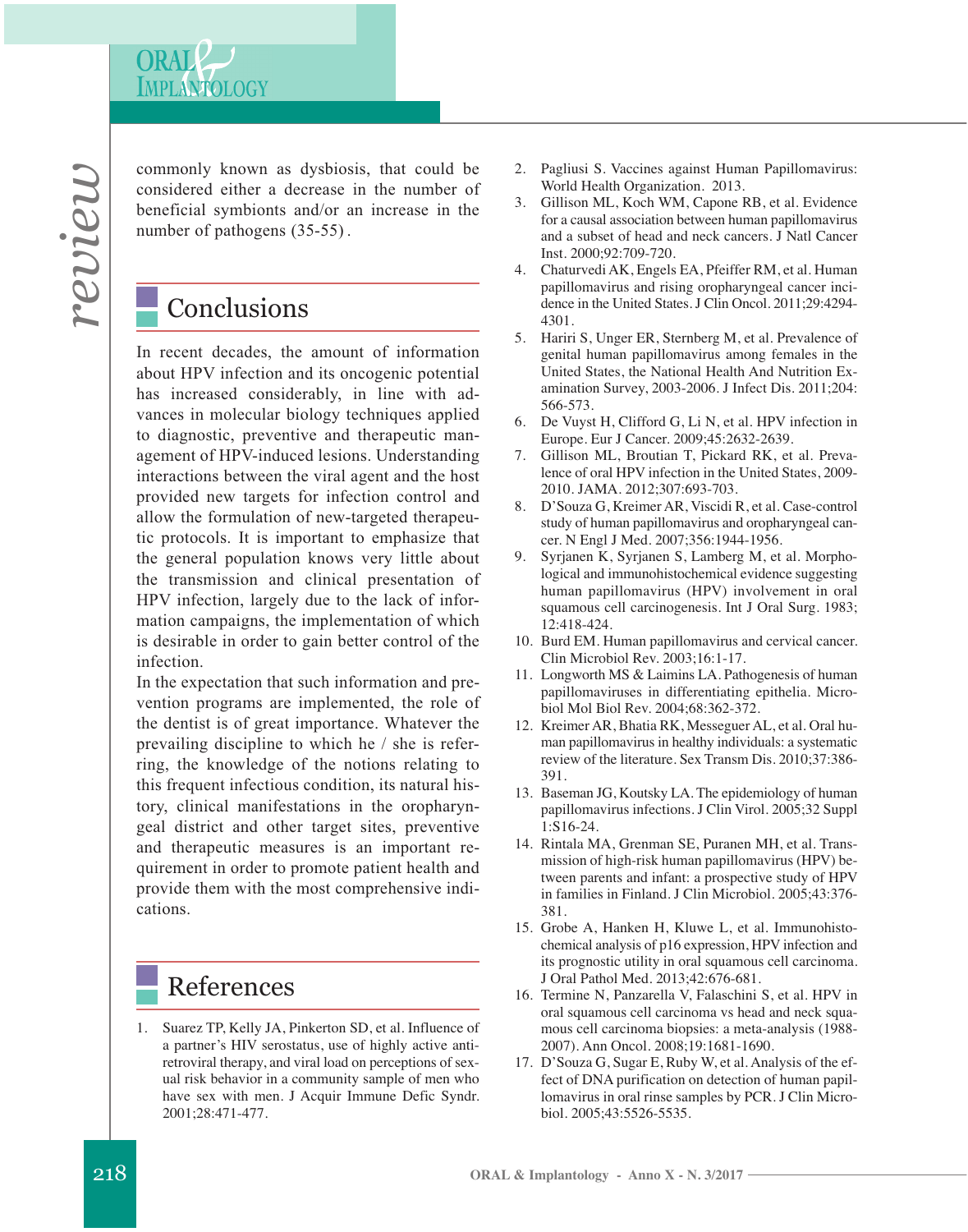- 18. Termine N, Giovannelli L, Rodolico V, et al. Biopsy vs. brushing: comparison of two sampling methods for the detection of HPV-DNA in squamous cell carcinoma of the oral cavity. Oral Oncol. 2012;48:870-875.
- 19. Thompson IO, van der Bijl P, van Wyk CW, et al. A comparative light-microscopic, electron-microscopic and chemical study of human vaginal and buccal epithelium. Arch Oral Biol. 2001;46:1091-1098.
- 20. Smith EM, Ritchie JM, Yankowitz J, et al. HPV prevalence and concordance in the cervix and oral cavity of pregnant women. Infect Dis Obstet Gynecol. 2004;12: 45-56.
- 21. Rintala M, Grenman S, Puranen M, et al. Natural history of oral papillomavirus infections in spouses: a prospective Finnish HPV Family Study. J Clin Virol. 2006;35:89-94.
- 22. Termine N, Giovannelli L, Matranga D, et al. Oral human papillomavirus infection in women with cervical HPV infection: new data from an Italian cohort and a metanalysis of the literature. Oral Oncol. 2011;47:244- 250.
- 23. Sanders AE, Slade GD, Patton LL. National prevalence of oral HPV infection and related risk factors in the US adult population reply. Oral Dis. 2013;19:106.
- 24. Feller L, Lemmer J. Oral leukoplakia as it relates to HPV infection: a review. Int J Dent Hyg. 2012;540-561.
- 25. Syrjanen S, Lodi G, von Bultzingslowen I, et al. Human papillomaviruses in oral carcinoma and oral potentially malignant disorders: a systematic review. Oral Dis. 2011;17 Suppl 1:58-72.
- 26. Campisi G, Giovannelli L, Arico P, et al. HPV DNA in clinically different variants of oral leukoplakia and lichen planus. Oral Surg Oral Med Oral Pathol Oral Radiol Endod. 2004;98:705-711.
- 27. Szarka K, Tar I, Feher E, et al. Progressive increase of human papillomavirus carriage rates in potentially malignant and malignant oral disorders with increasing malignant potential. Oral Microbiol Immunol. 2009; 24:314-318.
- 28. Kim SH, Koo BS, Kang S, et al. HPV integration begins in the tonsillar crypt and leads to the alteration of p16, EGFR and c-myc during tumor formation. Int J Cancer. 2007;120:1418-1425.
- 29. Bagan JV, Jimenez Y, Murillo J, et al. Lack of association between proliferative verrucous leukoplakia and human papillomavirus infection. J Oral Maxillofac Surg. 2007;65:46-49.
- 30. Yang SW, Lee YS, Chen TA, et al. Human papillomavirus in oral leukoplakia is no prognostic indicator of malignant transformation. Cancer Epidemiol. 2009;33:118-122.
- 31. Nasman A, Attner P, Hammarstedt L, et al. Incidence of human papillomavirus (HPV) positive tonsillar carcinoma in Stockholm, Sweden: an epidemic of viral-induced carcinoma? Int J Cancer. 2009;125:362-366.
- 32. D'Souza G, Gross ND, Pai SI, et al. Oral human papillomavirus (HPV) infection in HPV-positive patients

with oropharyngeal cancer and their partners. J Clin Oncol. 2014;32:2408-2415.

- 33. Andrews E, Seaman WT, Webster-Cyriaque J. Oropharyngeal carcinoma in non-smokers and non-drinkers: a role for HPV. Oral Oncol. 2009;45:486-491.
- 34. Marur S, D'Souza G, Westra WH, et al. HPV-associated head and neck cancer: a virus-related cancer epidemic. Lancet Oncol. 2010;11:781-789.
- 35. del Pino M, Bleeker MC, Quint WG, et al. Comprehensive analysis of human papillomavirus prevalence and the potential role of low-risk types in verrucous carcinoma. Mod Pathol. 2012;25:1354-1363.
- 36. Akrish S, Ben-Izhak O, Sabo E, et al. Oral squamous cell carcinoma associated with proliferative verrucous leukoplakia compared with conventional squamous cell carcinoma-a clinical, histologic and immunohistochemical study. Oral Surg Oral Med Oral Pathol Oral Radiol. 2015;119:318-325.
- 37. Syrjanen S, Termine N, Capra G, et al. Oral HPV infection: current strategies for prevention and therapy. Curr Pharm Des. 2012;18:5452-5469.
- 38. Lu B, Kumar A, Castellsague X, et al. Efficacy and safety of prophylactic vaccines against cervical HPV infection and diseases among women: a systematic review & meta-analysis. BMC Infect Dis. 2011;11:13.
- 39. Lopez MA, Andreasi Bassi M, Confalone L, et al. Clinical outcome of 215 transmucosal implants with a conical connection: a retrospective study after 5-year follow-up. J Biol Regul Homeost Agents. 2016;30:55- 60.
- 40. Lopez MA, Andreasi Bassi M, Confalone L, et al. Retrospective study on bone-level and soft-tissue-level cylindrical implants. J Biol Regul Homeost Agents. 2016;30:43-48.
- 41. Lopez MA, Andreasi Bassi M, Confalone L, et al. The influence of conical plus octagonal internal connection on implant survival and success rate: a retrospective study of 66 fixtures. J Biol Regul Homeost Agents. 2016;30:49-54.
- 42. Andreasi Bassi M, Andrisani C, Lopez MA, et al. Endoscopically controlled hydraulic sinus lift in combination with rotary instruments: one-year follow-up of a case series. J Biol Regul Homeost Agents. 2016; 30(S2):21-28.
- 43. Carinci F, Lauritano D, Cura F, et al. Prevention of bacterial leakage at implant-Abutment connection level: An in vitro study of the efficacy of three different implant systems. Journal of Biological Regulators and Homeostatic Agents. 2016;30:69-73.
- 44. Scapoli L, Girardi A, Palmieri A, et al. Quantitative Analysis of Periodontal Pathogens in Periodontitis and Gingivitis. J Biol Regul Homeost Agents. 2015;29:101- 110.
- 45. Lauritano D, Martinelli M, Mucchi D, et al. Bacterial load of periodontal pathogens among Italian patients with chronic periodontitis: A comparative study of three different areas. Journal of Biological Regulators